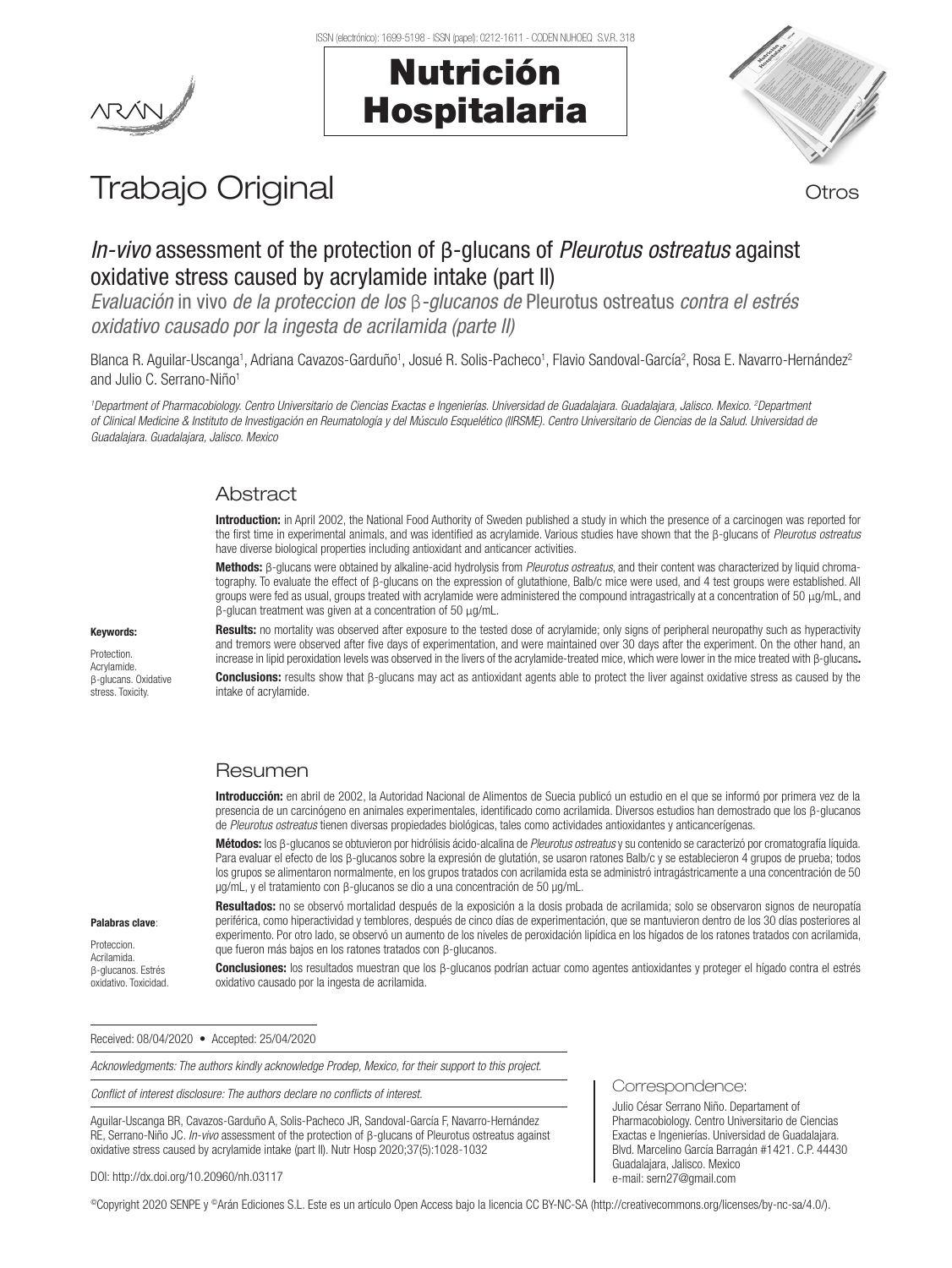#### **INTRODUCTION**

In April 2002, the National Food Authority of Sweden published a study in which the presence of a carcinogen was reported for the first time in experimental animals, identified as acrylamide. The main mechanism for its formation in foods is through the Maillard reaction between reducing sugars (such as glucose or fructose) and the amino terminal region of asparagine, during the thermal process  $(T > 120 °C)$  (1).

In relation to health risks for the general population, limits of 1.0 to 4.0 μg/kg BW/day of oral exposure have been established for moderate to high consumption, respectively, and the safety limit to prevent neurotoxicity has been established below 200 μg/day. In countries such as Canada or China, the daily intake of acrylamide varies from 0.17 to 1.17 mg/kg BW/day, and this concentration depends on the dietary patterns of each population (2).

The Group on Contaminants in the Food Chain of the European Food Safety Authority (3) recently described the data of the presence of acrylamide in foods based on approximately 7,500 results reported by 24 countries, which combined demonstrate the exposure of the European population to this compound. Infants and children were the most exposed groups. Chronic dietary exposures of adolescents, adults, and the elderly were estimated between 0.3 and 0.9 μg/kg BW/day, and the 95<sup>th</sup> percentile between 0.6 and 2.0 μg/kg BW/day.

The mushroom *Pleurotus ostreatus* has been widely studied in relation to the antioxidant and antitumor effect of the β-glucans contained in its cell wall. The oyster mushroom or *Pleurotus ostreatus* is the easiest-to-grow edible mushroom variety, with excellent nutritional and medicinal properties. Since the production of fungi by traditional culture and the extraction of bioactive metabolites in some cases are very long and wasteful processes, biotechnology is fundamental for the development of profitable and productive techniques for obtaining these metabolites (4). A large number of bioactive compounds such as lectins, polysaccharides, polysaccharides-peptides, and polysaccharide-protein complexes have been isolated from this fungus, and it has been found that many of these compounds have hypocholesterolemic, antiviral, antibacterial, immunomodulatory, and anticancer effects (5).

#### **METHODOLOGY**

#### *PLEUROTUS OSTREATUS* FUNGUS SAMPLE

The fungus was obtained from the culture collection belonging to the Industrial Microbiology Laboratory. Mature fungi were washed perfectly well in distilled water, then dried and disinfected with ethanol (70 % v/v) before extracting the β-glucans present in the cell wall.

#### **β**-GLUCANS FROM *PLEUROTUS OSTREATUS*

β-glucans were obtained by the method described by Fleet and Manners (6), with some modifications made by Catley (7).

After the harvest, the fungus was milled to fractionate the fruiting body, which contains the β-glucans. Briefly, 1 g of fungus extract (pulverized) was put in contact with 10 mL of NaOH (4 % w/v). The tubes were placed in a water bath at 80 °C for 4 hours. Subsequently, they were centrifuged at 5000 rpm for 20 min. The supernatant (alkali-soluble-glucan-mannan) was separated from the insoluble fraction-glucan-chitin (precipitate). The alkali-soluble fraction was separated from the insoluble fraction, recovered and added to 5 mL of  $CH_3COONa$  (2M). Samples were kept at 75 °C in a water bath. Subsequently, 100 mL of ethanol (96 % v/v) were added and allowed to stand for 12 hours under refrigeration at 4 °C, after which time samples were centrifuged at 5000 rpm for 20 minutes, discarding the precipitate and recovering the supernatant, which contains the β-glucans.

The insoluble alkali material was re-extracted to recover the β-glucans, adding to the precipitate 5 mL of NaOH (6 % w/v) at 80 °C for 3 hours. Then the samples were centrifuged at 5000 rpm for 20 minutes, separating the sediment from the supernatant. The supernatant was treated with 5 mL of  $CH<sub>3</sub>COONa$  (2M), and incubated at 75 °C for 2 hours. Subsequently, 100 mL of ethanol (96 %) were added, allowing the samples to stand for 24 hours at 4 °C. The supernatants were pooled and passed to a dialysis membrane (Spectra/Pro, 12,000 to 14,000 MWCO). The samples were dialyzed at 4 °C for 24 hours with constant agitation at 70 rpm in a shaking incubator (Labtech), changing the solution of phosphate buffer (50 mM),  $pH = 7.4$ , plus NaCl (0.2 M) every 8 hours. Finally, the dialyzed concentrate was ultrafiltered with a membrane of 3 kilodaltons MW (Spectra Por), and the factions obtained were lyophilized and stored in freezing until their use.

#### INTAKE OF ACRYLAMIDE AND ADMINISTRATION OF **β**-GLUCANS

The experiment was performed with Balb/c male mice previously acclimated and housed in plastic cages; they were handled according to the Official Mexican Standard NOM-062-ZOO-1999. During the period of the experiment, the mice were kept under conditions of 12:12 light/dark and a temperature of 25 °C, and were provided with water and feed *ad libitum*. For the evaluation of this part of the experiment, 4 groups of mice were made as depicted in table I. The amount of acrylamide and β-glucans was determined according to an estimate of the intake reported in other studies, and adjusted at concentration of 50 µg/kg BW for acrylamide and 50 mg/kg per day of β-glucan.

#### EVALUATION OF LIPID OXIDATION BY THE TBARS (THIOBARBITURIC ACID REACTIVE SUBSTANCES) METHOD

Lipid oxidation was evaluated by the formation of oxidation byproducts using the spectrophotometric TBARS method. The method was applied according to what was reported by Alamed et al. (8). The TBARS solution was prepared with trichloroacetic acid (15 % w/v) and thiobarbituric acid (0.375 % w/v) dissolved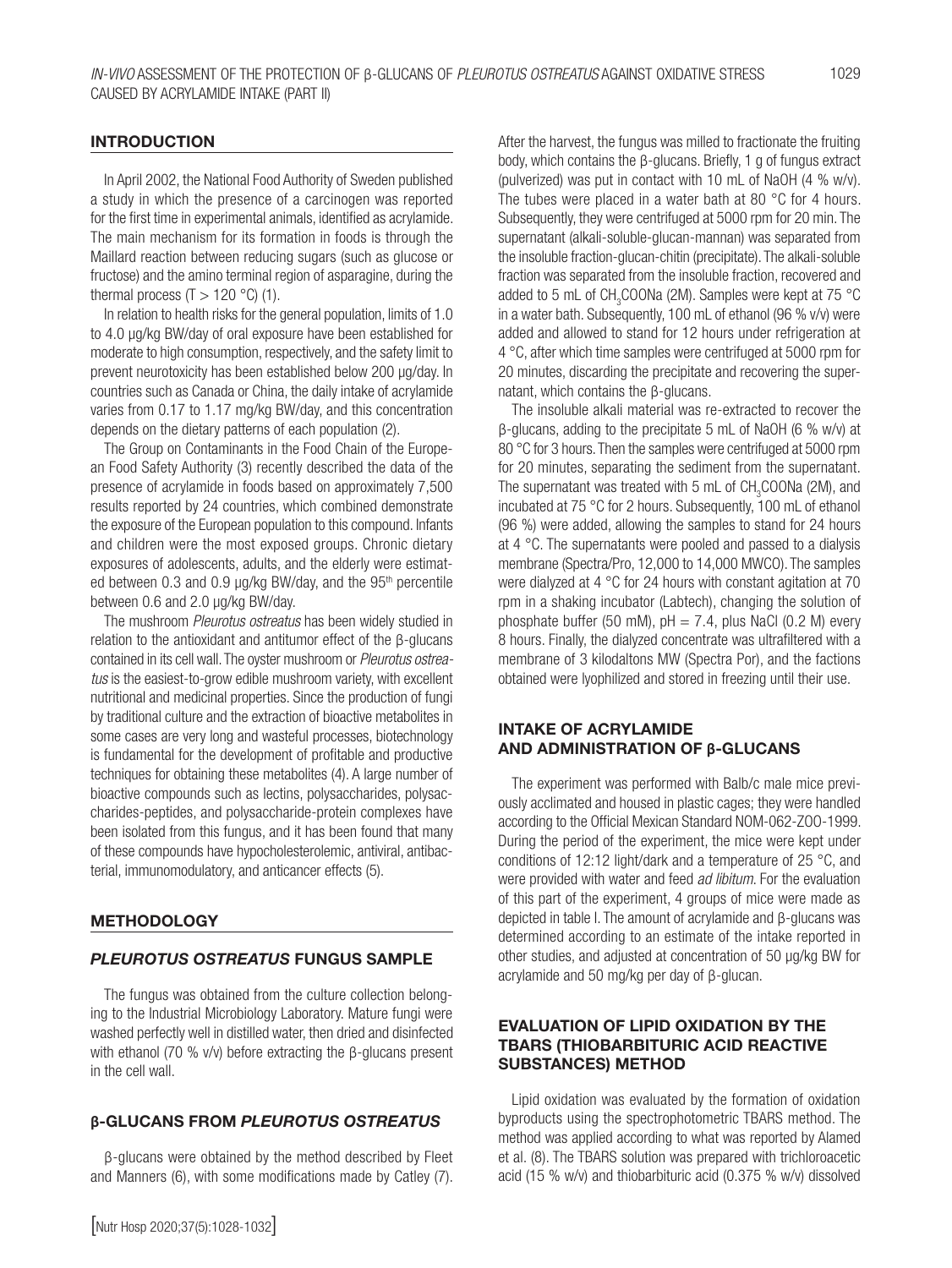| <b>Experimental</b><br>groups | <b>Treatments</b>                                  |  |
|-------------------------------|----------------------------------------------------|--|
| Group 1                       | $Food + acrylamide$                                |  |
| Group 2                       | Food + acrylamide + $\beta$ -glucans               |  |
| Group 3                       | $Food + \beta$ -glucans                            |  |
| Group 4                       | Control, free from acrylamide and $\beta$ -glucans |  |

| Table I. Distribution of experimental |  |
|---------------------------------------|--|
| groups                                |  |

in HCl (0.25 M); subsequently, 3 mL of butylated hydroxytoluene (BHT) (2 % w/v) in ethanol was mixed with the previous solution. The TBARS reagent (2 mL), 0.050 mL of liver homogeinizate and 0.95 mL of water, was mixed in an amber vial using a vortex for 30 seconds; subsequently the mixture was placed in a water bath at 90 °C for 15 minutes. The vials were cooled to room temperature and centrifuged at 1000 x g for 15 min. The supernatant was placed in a cell, and the absorbance was measured in a UV-VIS spectrophotometer (Agilent 8453) at 532 nm. TBARS concentration was determined from a standard curve constructed by making appropriate dilutions of an aqueous solution of 1,1,3,3-tetraethoxypropane.

## STATISTIC ANALYSIS

A one-way analysis of variance was used with the Tuckey test, with a confidence level of 95 %, to evaluate differences between treatments.

### RESULTS

### **β**-GLUCANS FROM *PLEUROTUS OSTREATUS*

β-glucans were obtained by alkaline extraction and subsequent ultrafiltration from the whole body of the mature and fresh fungus; 3.4 grams of extract equivalent to 6.3 % of whole fungus were obtained. This extract had a concentration of 80 % β-glucans, determined by HPLC and calculated with a calibration curve constructed with different concentrations of β-glucan.

## GENERAL TOXICITY

No mortality was observed after exposure to the tested dose of acrylamide (50 µg/kg BW), only signs of peripheral neuropathy such as hyperactivity and tremors were observed after five days of experimentation, and they were maintained over 30 days after the experiment.

On the other hand, mice treated with acrylamide at a concentration of 50 µg/kg BW (group 1) showed an increase of 11.85 % in body weight with respect to the control animals (group 4). On the other hand, group 2, treated with  $β$ -glucans  $+$  acrylamide, showed no significant differences ( $p < 0.05$ ) versus the control group. These results indicate that β-glucans may offer protection against acrylamide toxicity, and prevent problems associated with the obesogenic properties of this toxin. Table II shows the differences in weight between the mice of the different groups assessed.

## EVALUATION OF LIPID OXIDATION IN MICE LIVER

The data obtained in our work indicate an increase in the levels of lipid peroxidation in the livers of acrylamide-treated mice, where an increase of almost 50 % was observed with respect to the control group (group 4). On the other hand, in group 2 (animals treated with acrylamide  $+$  β-glucans) the lowest levels of peroxidation were observed (0.00024 mM MDA); when compared to the control group, levels were even lower than in the group treated with glucans, which may be because acrylamide induced the activity of enzymes involved in the process of protection against oxidation, which could present a synergistic effect with β-glucans, and improve the antioxidant protection provided by these.

## **DISCUSSION**

## GENERAL TOXICITY

At the evaluated dose of acrylamide (50  $\mu$ g/kg BW) no mortality was observed after exposure, only signs of peripheral neuropathy and body weight gain, since mice treated with acrylamide at a concentration of 50 µg/kg BW (group 1) showed an increase of 11.85 % in body weight with respect to the control group (group 4).

Studies have indicated that male rats administered acrylamide (5, 10 and 15 mg/kg/day) for eigth weeks had a significant decrease in body weight (9). On the other hand, daily exposure to acrylamide (5 mg/kg/day) led to a reduction in food-motivated behavior in adolescent rats (10). Moreover, the male rats fed with acrylamide (0.28 μg/kg BW), generated by frying oil for 12 weeks, a close dose to that of human daily exposure, also presented a slow rate of body weight growth (11). Conversely, in the present

|  | Table II. Weights recorded for mice in the different groups evaluated after 30 days in trial |  |
|--|----------------------------------------------------------------------------------------------|--|
|  |                                                                                              |  |

| <b>Acrylamide</b>    | Acrylamide + $\beta$ glucan | <b>B</b> glucan      | Control             |
|----------------------|-----------------------------|----------------------|---------------------|
| 19.91 $q \pm 1.28$ q | 17.31g $\pm$ 0.43 g         | 16.43 g $\pm$ 1.85 g | 17.8 g $\pm$ 0.93 g |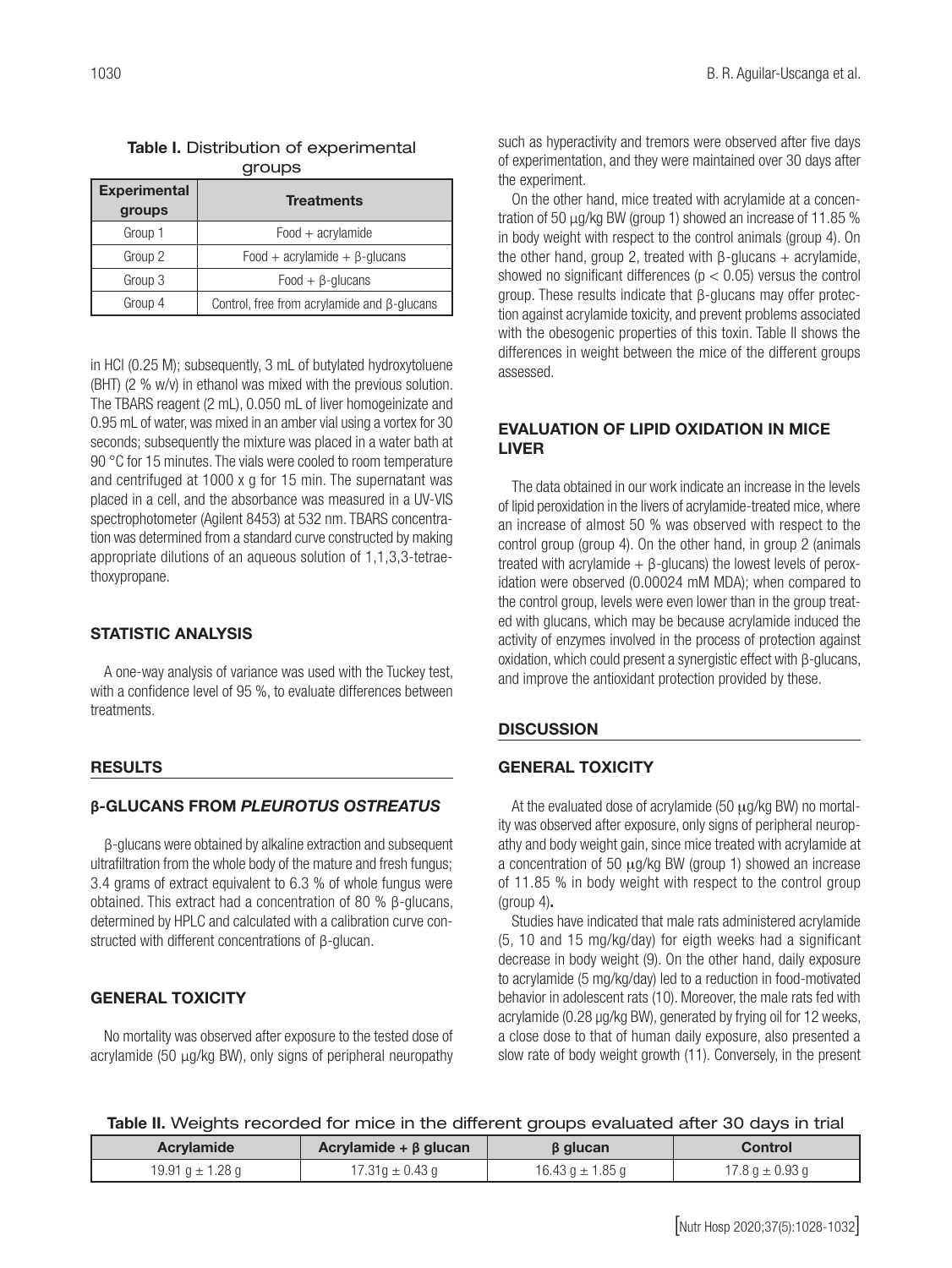work, the group of mice treated with acrylamide at a concentration of 50 µg/kg BW (group 1) showed an increase of 11.85 % in body weight with respect to the control group (group 4). On the other hand, group 2, which was treated with β-glucans + acrylamide, showed no significant differences ( $p < 0.05$ ) versus the control group. These results indicate that β-glucans may offer protection against the toxicity of acrylamide and prevent problems associated with the obesogenic properties of this toxin. These results are in agreement with results from previous epidemiologic studies, which hypothesized that long-term exposure to acrylamide might be associated with obesity-related outcomes, and that have indicated that small size at birth is a risk factor for a range of metabolic disorders, including a higher body mass index in adulthood, insulin resistance, increased visceral adiposity, and impaired glucose tolerance (12-14). Other results suggested that exposure to acrylamide disrupt metabolic homeostasis and subsequently lead to obesity-related disorders. As an electrophilic molecule, acrylamide is capable of reacting directly with sulfhydryl groups and amino residues of enzymes, receptors, and cytoskeletal proteins via its affinity for their nucleophilic sites; thus, acrylamide may affect a multitude of cellular processes, which has been proposed to formulate the basis of some of its toxic effects (15), and contribute to the causations observed in our current work. Secondly, gut microbial ecology also impacts on the metabolism and biotransformation of environmental toxins, and has been linked with the etiology of obesity. Exposure to environmental chemicals at doses comparable to those estimated for human exposure is capable of modifying the composition of the gut microbiota in rats (16).

#### EVALUATION OF LIPID OXIDATION IN MICE LIVER

It has been reported that acrylamide is a cause of lipid, protein, and nucleic acid oxidation, and of activation of apoptotic pathways (17). Studies have revealed a significant increase in the level of malondialdehyde (MDA) in the serum, liver, kidneys, testes, and brain of rats treated with acrylamide. According to Motamedshariaty et al. (18), MDA is one of the main oxidation products of peroxidized polyunsaturated fatty acids, and therefore an increase in MDA content is an important indicator of lipid peroxidation; its occurrence in biological membranes causes their deterioration and the inactivation of several membrane-linked enzymes (19,20). On the other hand, Lakshmi et al. (21) revealed that acrylamide increases the levels of lipid peroxidation products, such as the content of protein carbonyls and hydroxyl radicals. Altinoz et al. (22) showed that the administration of acrylamide increased MDA levels in the liver and tissues of the small and large intestine. The data obtained in our work indicate an increase in the levels of lipid peroxidation in the livers of acrylamide-treated mice, where an increase of almost 50 % was observed with respect to the control group (group 4). On the other hand, in group 2 (rats treated with acrylamide  $+$  β-glucans), the lowest levels of peroxidation were observed (0.00024 mM MDA). Compared to the control



#### Figure 1.

Lipidic peroxidation in mice liver with the different treatments.

group, these levels were even lower than in the group treated with glucans, which may be because acrylamide induced the activity of enzymes involved in the process of protection against oxidation, which may present a synergistic effect with β-glucans and improve the antioxidant protection provided by these. Our results support the clinical use of β-glucans to treat oxidative stress, a condition that may cause organ failure. The administration of β-glucans may provide protection against oxidation caused by acrylamide. A dose of 3.5 mg of β-glucans in a 70 kg person would be necessary to significantly reduce the deleterious effects caused by acrylamide ingestion. However, further studies remain necessary.

#### **CONCLUSIONS**

The results show that β-glucans may act as antioxidant agents, and may protect the liver against the oxidative stress caused by the acrylamide ingestion.

Our results support the clinical use of β-glucans to treat oxidative stress, a condition that may cause organ failure. However, more studies are needed to assess the effectivity, security, and dosage of these compounds as treatment—based in the fungus *Pleurotus ostreatus—*against acrylamide.

#### **REFERENCES**

- 1. Lineback DR, Coughlin JR, Stadler RH. Acrylamide in foods: a review of the science and future considerations. Annu Rev Food Sci T 2012;3,15-35. DOI: 10.1146/annurev-food-022811-101114
- 2. Zhou P, Zhao Y, Liu H. Dietary exposure of the Chinese population to acrylamide. Biomed Environ Sci 2013;26:421-9.
- 3. European Food Safety Authority (EFSA). EFSA panel on contaminants in the food chain; scientific opinion on acrylamide in food. EFSA J 2015;13,4104- 321. DOI: 10.2903/j.efsa.2015.4104
- 4. Sánchez C. Cultivation of Pleurotus ostreatus and other edible mushrooms. Appl Microbiol Biot 2010;85:1321-37. DOI: 10.1007/s00253-009-2343-7